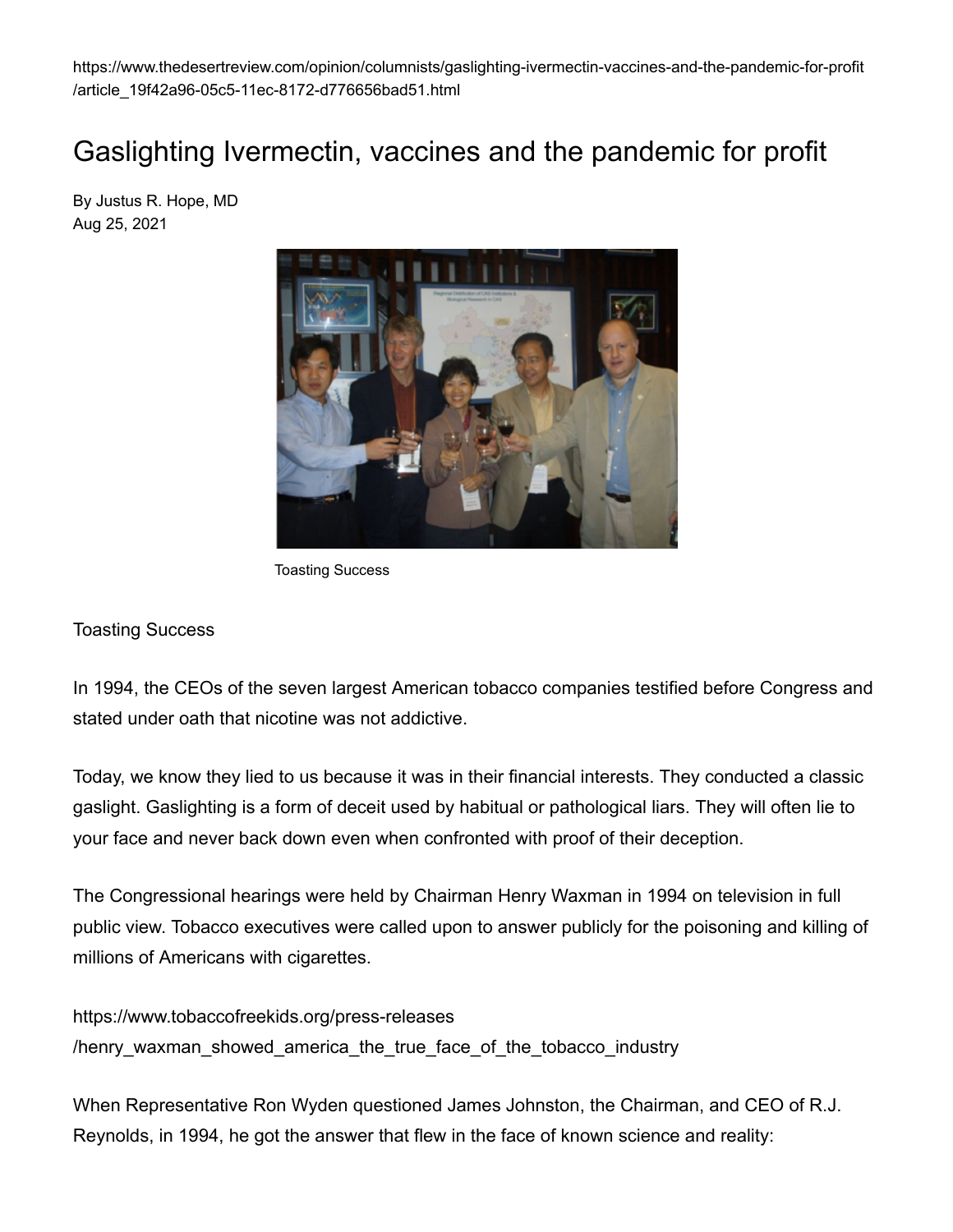"Cigarettes and nicotine clearly do not meet the classic definitions of addiction..."



However, the world would see through this gaslight. R.J. Reynolds would be one of the tobacco companies called upon to pay damages in a \$206 billion Tobacco Master Settlement Agreement.

Nonetheless, despite this, R.J. Reynolds has continued to profit and only grow larger. It purchased Lorillard Tobacco for \$27 billion in 2014 and paid \$49 billion to merge with British America Tobacco in 2017.

Americans know that cigarettes cause cancer, heart disease, stroke, emphysema, and COPD. In addition, they cause seven out of every ten cases of lung cancer. And cigarette smoking is highly addictive.

But currently, we are witnessing an even greater gaslight than from the cigarette executives. We see in 2021 gaslighting about vaccines, Ivermectin, and public health. We are lied to daily by corporate interests who seek to protect a much greater industry than tobacco.

Unlike tobacco, which was plastered all over the television with Joe Camel and the Marlboro Man, today we are bombarded with video clips of overflowing hospitals and dying patients. Rather than tobacco's message of glamor, we relentlessly hear Big Pharma's marketing message of doom. First, this was rehearsed with Ebola, later with Zika, and now Big Pharma has perfected it with COVID-19.

The public may be aware that the Pharmaceutical companies profit handsomely from new drugs and that there is a very cozy and cooperative relationship between FDA, NIH, and Big Pharma. Still, almost no one realizes they are gaslit daily with a coordinated marketing campaign.

https://www.thedesertreview.com/news/local/debating-ivermectin-hydroxychloroquine-and-colchicine /article\_01fbb380-d917-11eb-91c2-73cdf82fa113.html

Most Americans think that morality and ethics would suspend the profit motive just this once for the sake of saving the world from COVID-19. But, unfortunately, many continue to believe the vaccines are "free" and being offered as a public service out of the goodness of Pfizer's and Moderna's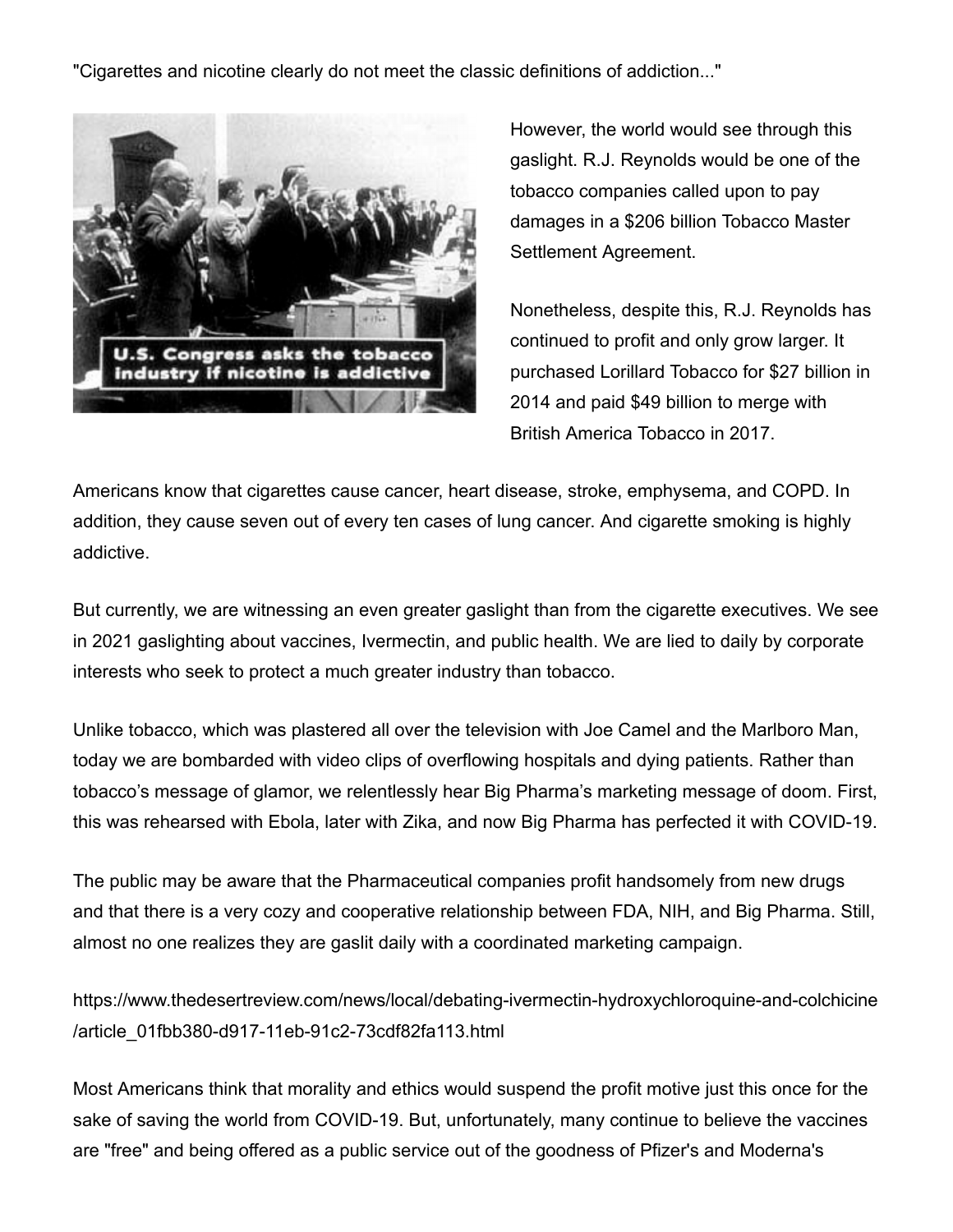hearts, with Dr. Fauci being the fatherly voice of wisdom helping steer us through this deadly but unplanned pandemic.

"He only wants the very best that science can offer the human race regardless of any profit motive. In short, Dr. Fauci is like us, a man with a family and loved ones; he only wants a swift end to this pandemic with whatever treatment works the best and quickest."

Nothing could be further from the truth.

What most do not understand is how Dr. Fauci can and does profit directly from the vaccines. The Bayh-Dole Act - a law passed in 1980 - allows scientists involved in developing a drug to SHARE IN THE ROYALTIES on sales of the drug.

This fact was publicly disclosed in 2005 when Dr. Fauci was involved in an Interleukin trial gone wrong. Patients were getting sick and dying of toxicity and complaining that Dr. Fauci had failed to disclose he had a financial interest in the drug. Dr. Fauci, along with an NIH physician, Joseph Kovacs, was a co-developer of Interleukin-2. Under Bayh-Dole, this was one of the many patents from which Dr. Fauci could derive drug royalties.

The test subjects might have felt differently about their decision to enroll in the trial had Dr. Fauci informed them he would benefit with a portion of the \$8.9 million in royalties.

https://www.cbsnews.com/news/profit-motive-hidden-from-patients/

Today, it is unknown exactly how many patents in which Dr. Fauci has a direct or indirect financial interest. But, according to David E. Martin, PhD, a Batten Fellow at the University of Virginia and an expert on Intellectual Property rights (patents), the answer could be as high as 3,500.

Dr. Martin has testified before Congress. He founded M-CAM, the largest underwriter of Intellectual Property globally, and he is as credible an expert as you will find.

https://www.m-cam.com/about-us/

As you review the 100+ patents created on the coronavirus, you are struck by the timeline. So many of these patents were obtained years, even decades before the onset of COVID-19. You cannot help but realize, as I did, that this was all manufactured, and we have all been deceived. This pandemic is all about Big Pharma and greed. We are victims of gaslighting by the best in the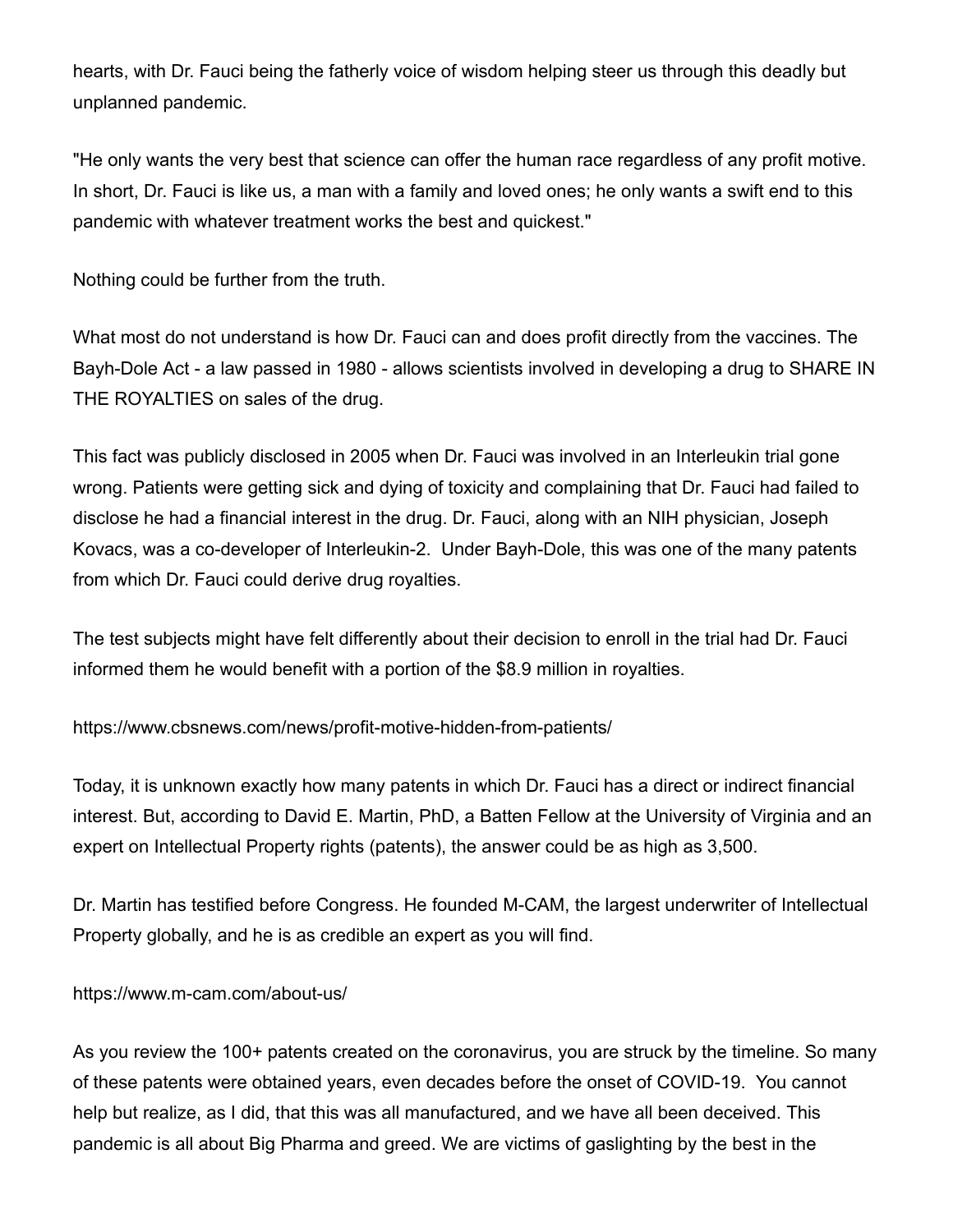business.

They make the tobacco CEOs look like amateurs.

The most unbelievable portions of Dr. Martin's deposition testimony have to do with the timing. Multiple patents on both coronavirus and its treatment were filed years before anyone should have known about the disease – before it even officially existed.

While the SARS outbreak occurred in Asia beginning in November 2002, Dr. Martin discovered a patent for the causative virus, SARS, filed seven months earlier. Therefore, it should not have preexisted the outbreak UNLESS there was foul play.

US Patent number 7279327 was filed in conjunction with the NIAID (Dr. Fauci) and Dr. Ralph Baric (The University of North Carolina at Chapel Hill) on April 19, 2002.

This pre-existing patented pathogen was described as an infectious coronavirus that afflicted human lung tissue and involved a Spike protein and an ACE-2 receptor. Dr. Martin considers this conclusive evidence that "we made SARS," and it did not arise out of nature from zoonotic transfer as we have been led to believe.

See *mark 8:35* https://www.bitchute.com/video/9HxsE5llViby/

Dr. Martin states, "The NIAID built an infectious, replication-defective coronavirus. It was specifically targeted for human lung epithelium. In other words, we made SARS. And we patented it on April 19, 2002 - before there was ever any alleged outbreak in Asia - which followed that by several months...

That patent clearly lays out in very specific gene sequencing the fact that we knew the ACE receptor, the ACE-2 Binding Domain, the S1 Spike Protein, and other elements of what we have come to know as this scourge pathogen that was not only engineered but could be synthetically modified in the laboratory, using nothing more than gene sequencing technologies, taking computer code, and turning it into a pathogen or an intermediate of the pathogen.

And that technology was funded exclusively in the early days as a means by which you could harness coronavirus as a vector to distribute HIV vaccine."

Please feel free to search the US patent database yourself to confirm what Dr. Martin states is accurate. I did, and it is.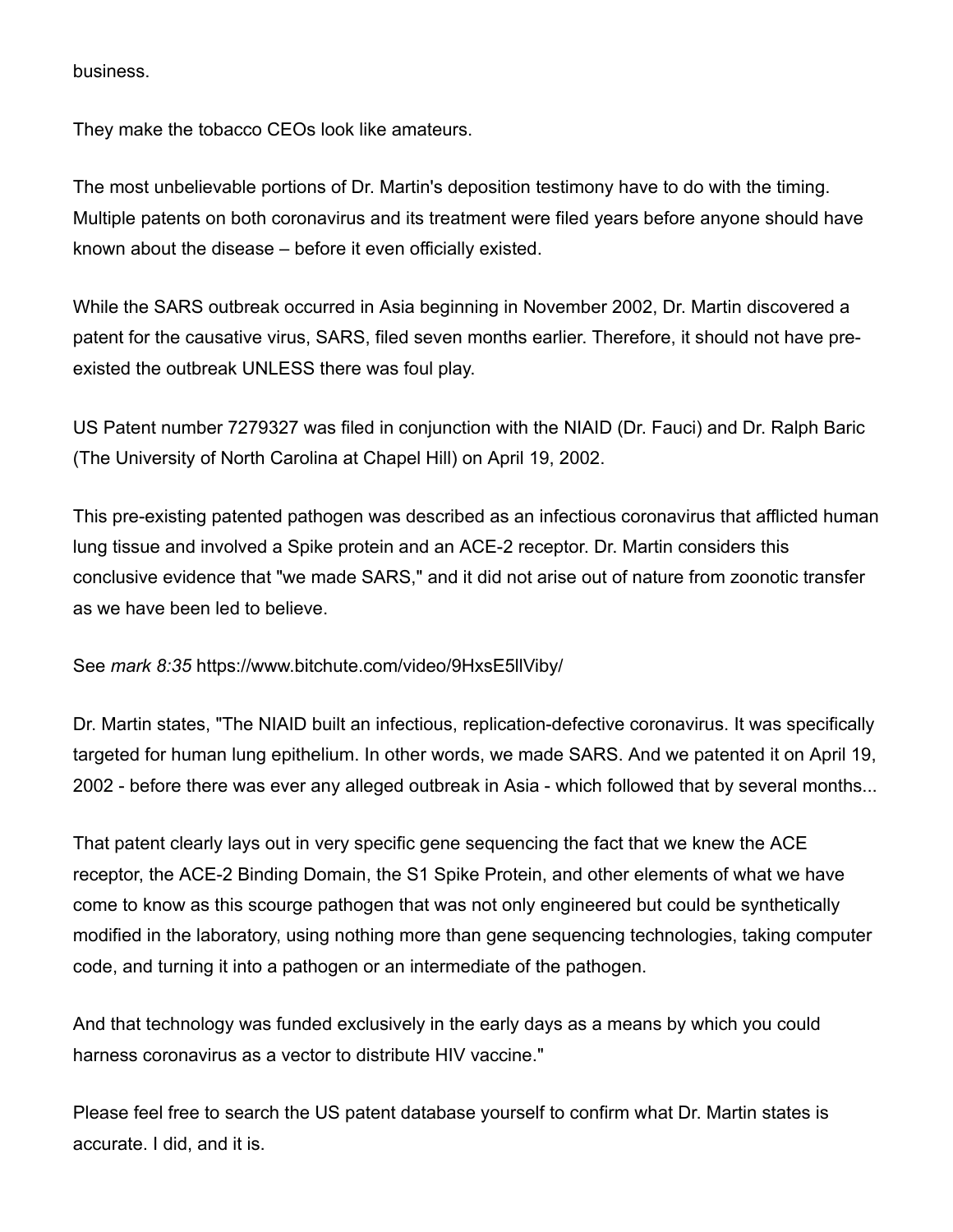# https://patft.uspto.gov/netahtml/PTO/srchnum.htm

It is all too easy to generate a mutant coronavirus using recombinant techniques. The artificially constructed virus is termed a "chimeric." Simply look at the abstract of this 2008 article, "Manipulation of the coronavirus genome using targeted RNA recombination with interspecies chimeric coronaviruses."

It explains how to graft a spike protein onto a coronavirus to infect a different species, whether you wish to infect a mouse, a cat, or a human. Baric used HUMAN LUNG TISSUE.

This article represents 2008 technology. So when you read a USA Today or Wikipedia fact check of my writing, please use your common sense. Don't be gaslit. The technology is available, and our agencies had the means, motive and opportunity to use it.

https://pubmed.ncbi.nlm.nih.gov/19057874/

Search US patent number 7279327, and you will see Dr. Ralph Baric's name. In addition, you will notice that the CDC describes the official timeline of the (Asian) SARS outbreak and lists it as BEGINNING on November 16, 2002, with the first case of atypical pneumonia occurring in Guangdong province in southern China.

https://www.cdc.gov/about/history/sars/timeline.htm

The CDC does not mention the Ralph Baric patent of April 19, 2002, funded by the NIAID, giving financial property rights to its funders and inventors. Thus, the world remains unaware of US patent number 7279327 that Dr. Martin discovered, a smoking gun, and evidence for a criminal conspiracy.

Like the perpetrator's DNA being found at the scene of the crime, the existence of a patent on an infectious human coronavirus seven months BEFORE the SARS outbreak is irrefutable evidence.

https://patft.uspto.gov/netacgi/nph-Parser?Sect1=PTO1&Sect2=HITOFF&d=PALL&p=1& u=%2Fnetahtml%2FPTO%2Fsrchnum.htm&r=1&f=G&l=50&s1=7279327.PN.&OS=PN/7279327& RS=PN/7279327

On April 25, 2003, in the middle of the SARS outbreak in Asia, the CDC quietly filed US patent number 7220852 for what was then known as SARS-CoV in the public domain. This patent includes up to 99% of the gene sequence for what is now known as SARS-CoV-2.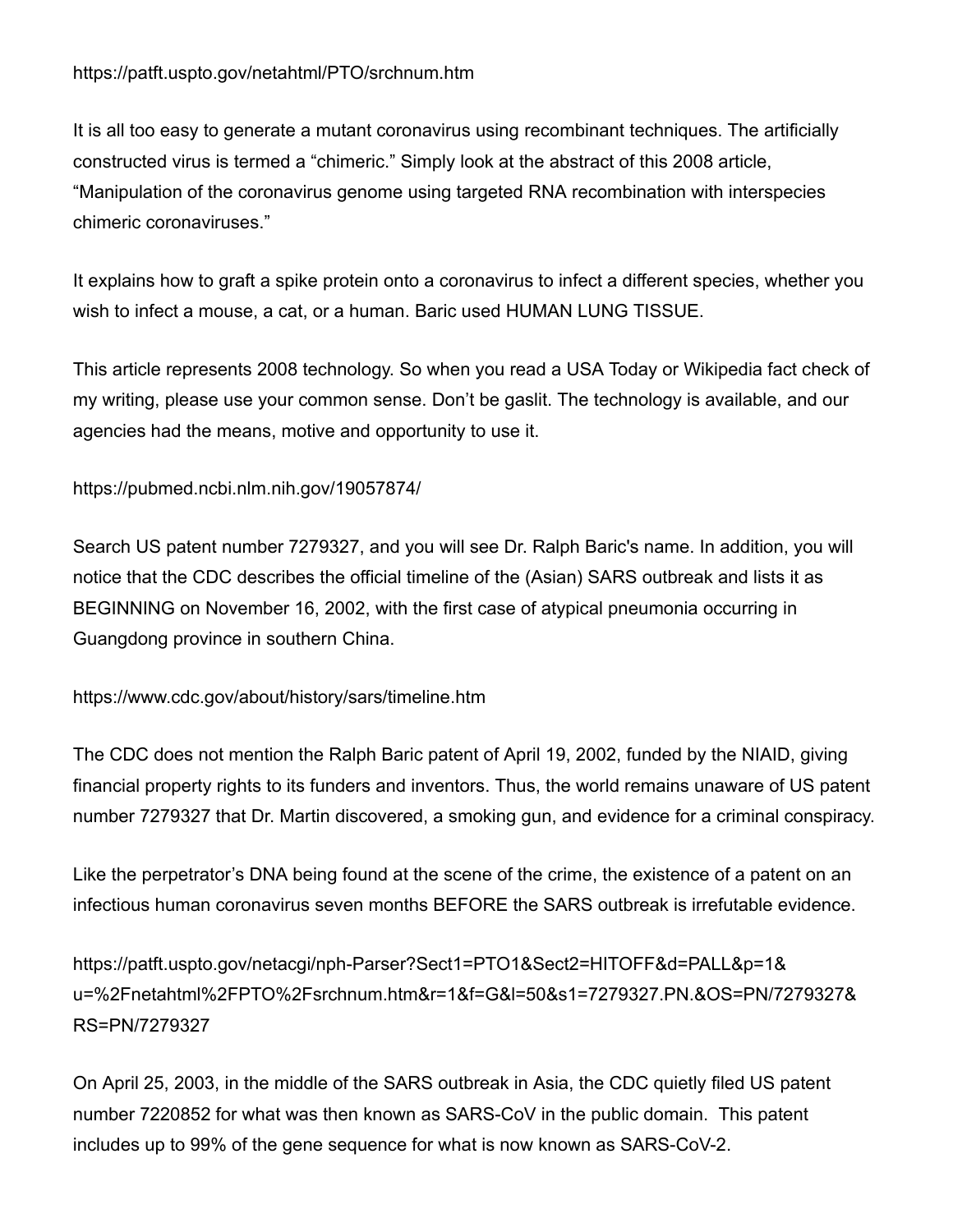https://patft.uspto.gov/netacgi/nph-Parser?Sect1=PTO1&Sect2=HITOFF&d=PALL&p=1& u=%2Fnetahtml%2FPTO%2Fsrchnum.htm&r=1&f=G&l=50&s1=7220852.PN.&OS=PN/7220852& RS=PN/7220852

A curious patent filing by Sequoia Pharmaceuticals followed just three days later, seeking to patent treatment for the as yet, unpublished patent number 7220852. The application requests a US patent, number 7151163, for "Antiviral agents for the treatment, control, and prevention of infections by coronaviruses."

https://patft.uspto.gov/netacgi/nph-Parser?Sect1=PTO1&Sect2=HITOFF&d=PALL&p=1& u=%2Fnetahtml%2FPTO%2Fsrchnum.htm&r=1&f=G&l=50&s1=7151163.PN.&OS=PN/7151163& RS=PN/7151163

Dr. Martin points out correctly that there would have had to be inside information for Sequoia to know about the CDC's filing three days prior as it was not yet published. See Mark 22:25

https://www.bitchute.com/video/9HxsE5llViby/

This Sequoia Pharmaceuticals patent later became subsumed under the proprietary interests of Pfizer, Crucell, and Johnson & Johnson. The NIAID and Sequoia are both headquartered in Maryland. Sequoia was founded in 2002.

Dr. Martin quotes Peter Daszak, President of Eco-Health Alliance. You may recall that Eco-Health Alliance was an intermediary between the NIAID and the Wuhan Institute of Virology in funding gain of function research conducted jointly by Ralph Baric and Zhengli-Li Shi.

https://www.ncbi.nlm.nih.gov/pmc/articles/PMC4797993/

Zhengli-Li Shi is known popularly as the "batwoman."

https://www.scientificamerican.com/article/how-chinas-bat-woman-hunted-down-viruses-from-sarsto-the-new-coronavirus1/

Peter Daszak was discussing ways to monetize the coronavirus vaccine as early as 2016. On February 12, 2016, Daszak stated,

"We need to increase public understanding of the need for medical countermeasures such as a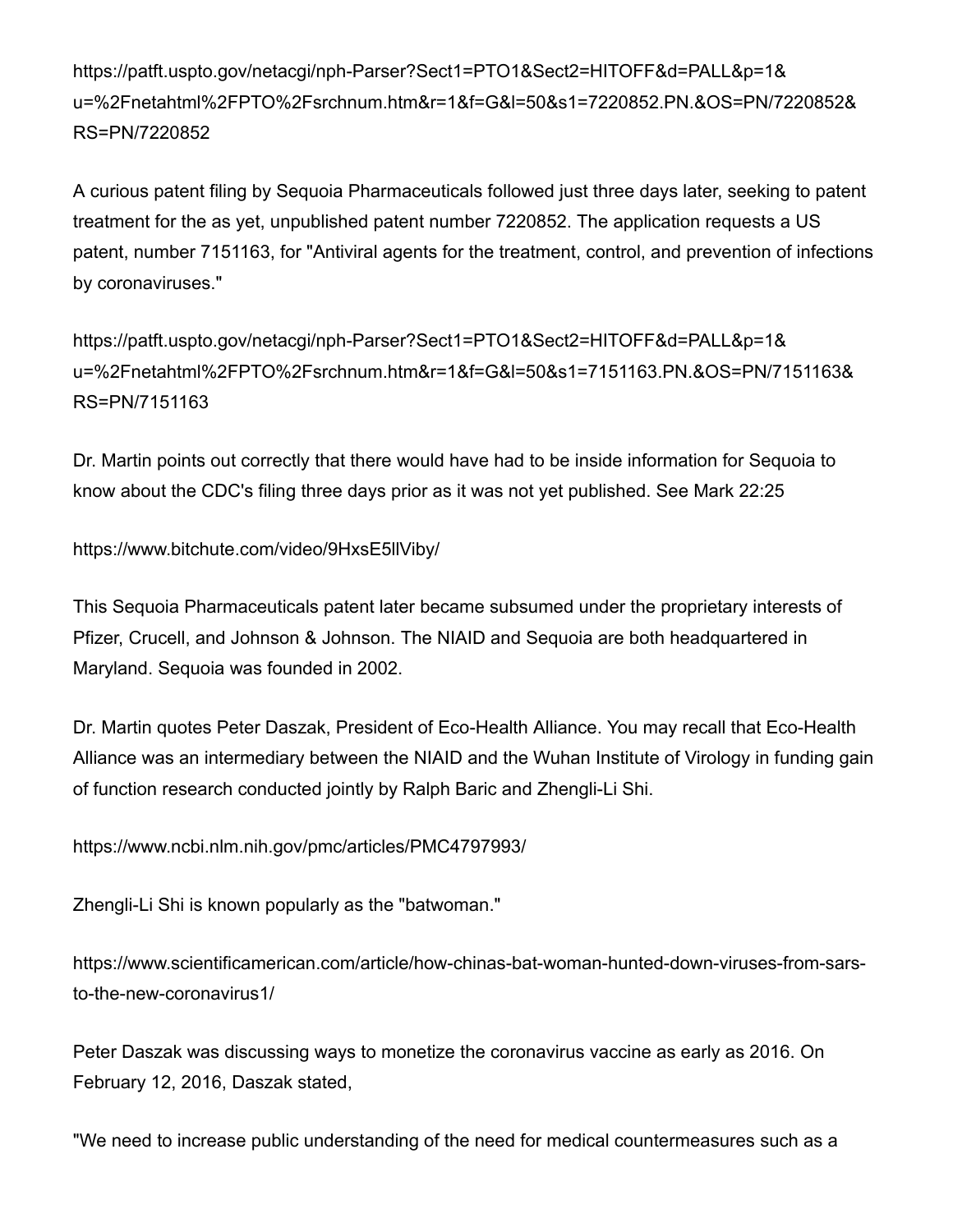pan-coronavirus vaccine. A key driver is the media, and the economics will follow the hype. We need to use that hype to our advantage to get to the real issues. Investors will respond if they see profit at the end of the process."

#### See *mark 30:00*. https://www.bitchute.com/video/9HxsE5llViby/

Peter Daszak of Eco-Health, thus, the marketing mastermind, plays an integral role as a liaison between Dr. Fauci and the false narrative of the COVID-19 Pandemic. For example, one can see a photo showing Daszak and Zhengli-Li Shi toasting wine glasses together in an "Emerging Viruses Group" photo published in the Taiwan News on February 04, 2021. In addition, the article highlighted Daszak as a member of the WHO inspection team charged with "investigating the origins of COVID-19."

### https://www.taiwannews.com.tw/en/news/4119101

He was also a member of the prestigious Lancet's inspection team and appointed the lead inspector. So I guess it pays to be Anthony Fauci's friend.

The Lancet was coincidentally the same medical journal that published the fraudulent study that "killed" hydroxychloroquine. So it was pretty convenient for eliminating a competing treatment; however, the study provided fake data to imply HCQ was dangerous and was later retracted in shame. Causing the publishing of phony research speaks to the power and reach of Big Pharma and Big Regulators. This paper tarnished both Lancet and lead author Mandeep Mehra, but only after HCQ was dealt a death blow.

https://www.thehindu.com/sci-tech/science/coronavirus-authors-pull-controversial-lancet-studyflagging-hydroxychloroquine-risks/article31754189.ece

Peter Daszak personally thanked Dr. Fauci for publicly stating that the origin of COVID-19 was not through a lab leak at the Wuhan Institute and that Dr. Fauci had his back by supporting the story that the outbreak occurred naturally.

On April 18, 2020, Daszak wrote, "I just wanted to say a personal thank you on behalf of our staff and collaborators for publicly standing up and stating that the scientific evidence supports a natural origin for COVID-19 from a bat-to-human spillover, not a lab release from the Wuhan Institute of Virology... From my perspective, your comments are brave, and coming from your trusted voice, will help dispel the myths being spun around the virus' origins."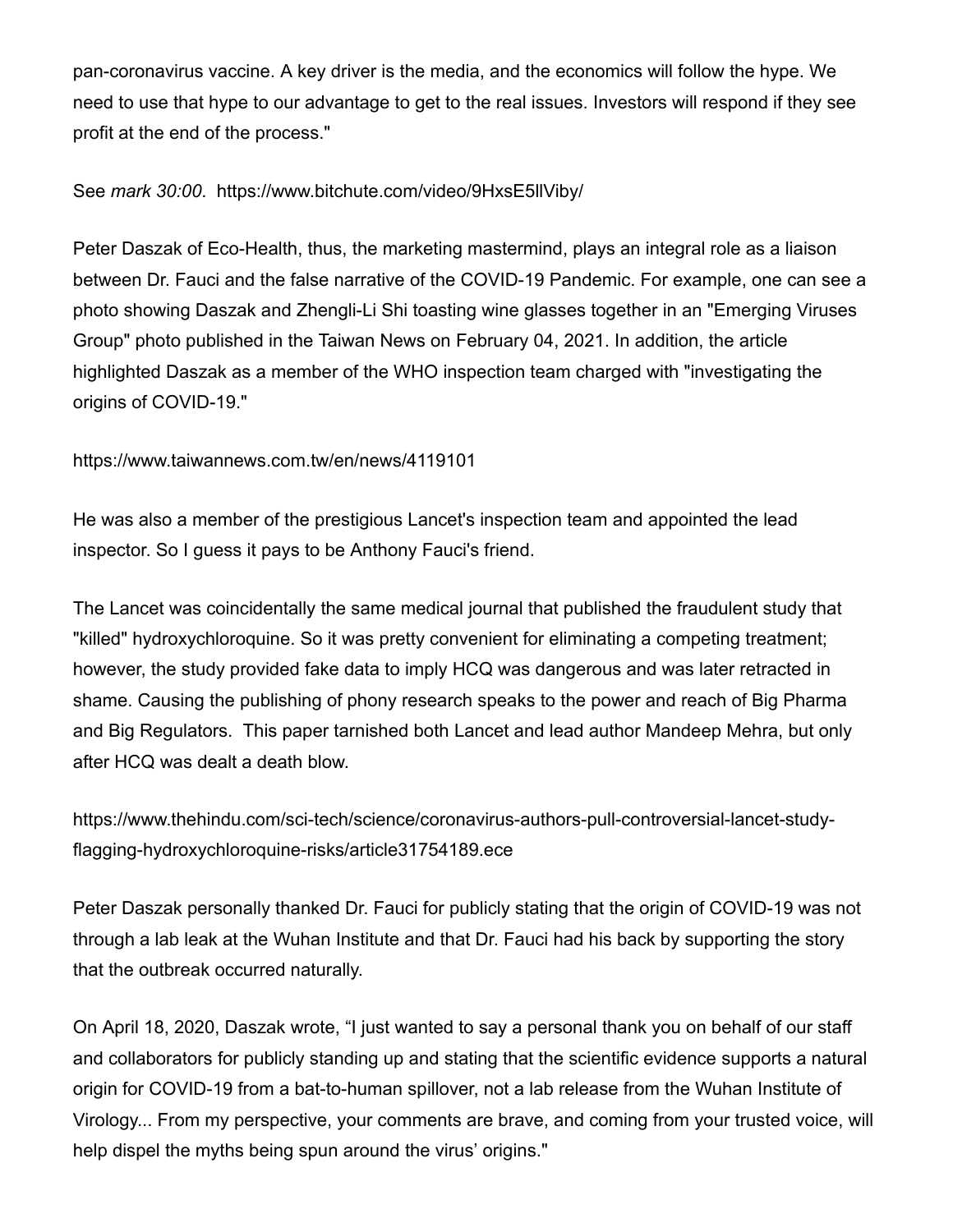On July 20th, 2021, Dr. Fauci bristled when he was questioned under oath by Senator Rand Paul about his funding of Eco-Health. Eco passed the grant money to the Wuhan Institute of Virology, where gain of function research was being conducted with Dr. Ralph Baric.

# See *mark 2:55* https://youtu.be/Pnb2Yxri6eY

Dr. Ralph Baric's collaboration in gain of function research with China's Zhengli-Li Shi is well documented, and its description of funding from the NIH and its characterization as gain of function is apparent beyond any debate.

When one observes Dr. Fauci deny the obvious, one is struck by his defiance, involuntary gestures, hand shaking, pursed lips, and double finger-pointing. One must be reminded of the description of a person who gaslights.

# See *mark 3:00* https://youtu.be/Pnb2Yxri6eY

"Gaslighting is a form of deceit used by habitual or pathological liars. They will often lie to your face and never back down even when confronted with proof of their deception."

https://www.ncbi.nlm.nih.gov/pmc/articles/PMC4797993/

This 2015 paper that was published in Nature Medicine in November of 2015 reflects "GOF research" under the Acknowledgement section. It further reflects funding from the NIAID and Eco-Health. It involves a joint effort between Dr. Ralph Baric and the University of North Carolina at Chapel Hill and Dr. Zhengli-Li Shi and the Wuhan Institute of Virology.

Furthermore, as if to begin the media-hype process, Dr. Baric got the public used to the idea that SARS might re-emerge. On November 10, 2015, Baric published this paper, "New SARS-like virus can jump directly from bats to humans, no treatment available: Findings provide an opportunity to develop drugs and vaccines for coronaviruses before they emerge from animals to cause a human epidemic."

https://www.sciencedaily.com/releases/2015/11/151110115711.htm

Baric fails to mention that he and the NIAID own a patent (US patent #7279327) on this "new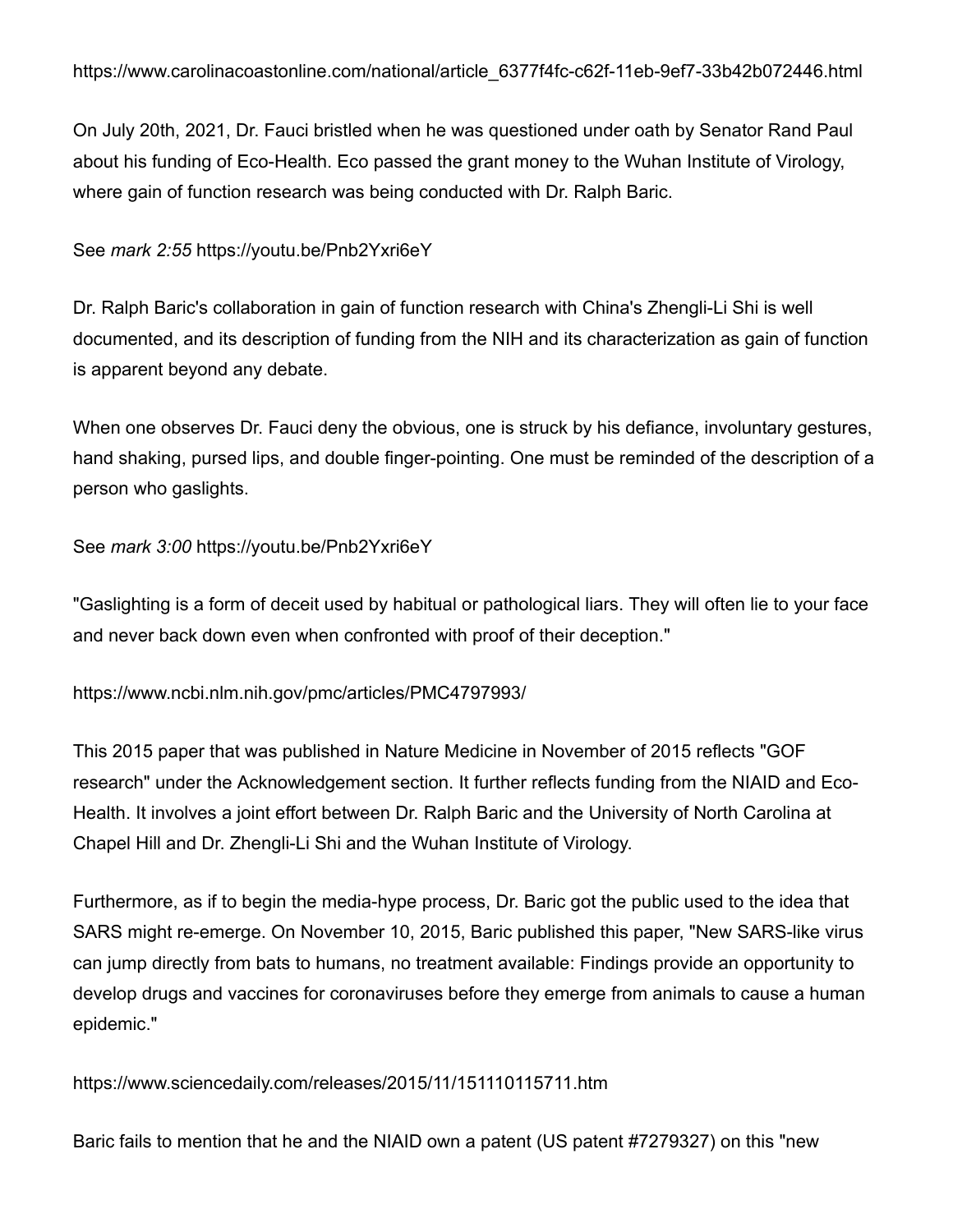SARS-like virus" filed thirteen years earlier in April of 2002.

https://patft.uspto.gov/netacgi/nph-Parser?Sect1=PTO1&Sect2=HITOFF&d=PALL&p=1& u=%2Fnetahtml%2FPTO%2Fsrchnum.htm&r=1&f=G&l=50&s1=7279327.PN.&OS=PN/7279327& RS=PN/7279327

In a January 8, 2015 interview, Dr. Fauci admits that a successful vaccine had already been developed against SARS.

Fauci stated, "SARS essentially disappeared. SARS came, we isolated the virus, we started to make a vaccine, which was successful. It looked pretty good in an animal model."

https://www.c-span.org/video/transcript/?id=9390

Dr. Fauci failed to mention a canine coronavirus Spike protein vaccine had already been invented and patented by Pfizer on January 28, 2000. It was approved as US patent number 6372224.

See *mark 6:10* https://www.bitchute.com/video/9HxsE5llViby/

However, with Operation Warp speed, we were led to believe a spike protein coronavirus vaccine was brand new

On February 11, 2021, the US Department of Health and Human Services announced deals between the United States government and Pfizer and Moderna to purchase the vaccine. To date, more than \$10 billion has been committed in payments for the COVID-19 vaccines.

With the soon-to-be-implemented booster shots, Bloomberg estimates the COVID vaccine market will emerge as a \$100 billion industry in 2021 alone.

https://www.bloomberg.com/news/articles/2021-07-06/when-lifesaving-vaccines-become-profitmachines-for-drugmakers

And if the industry gets its wish, there will be no end to the Pandemic. COVID-19 will become an endemic virus with hundreds of variants requiring hundreds of new drugs and new patents and new royalty checks to all the doctors and scientists involved - not the least of whom is Dr. Anthony Fauci.

Only this time, it will not be splitting a check for \$8.9 million. Instead, it will involve royalties on some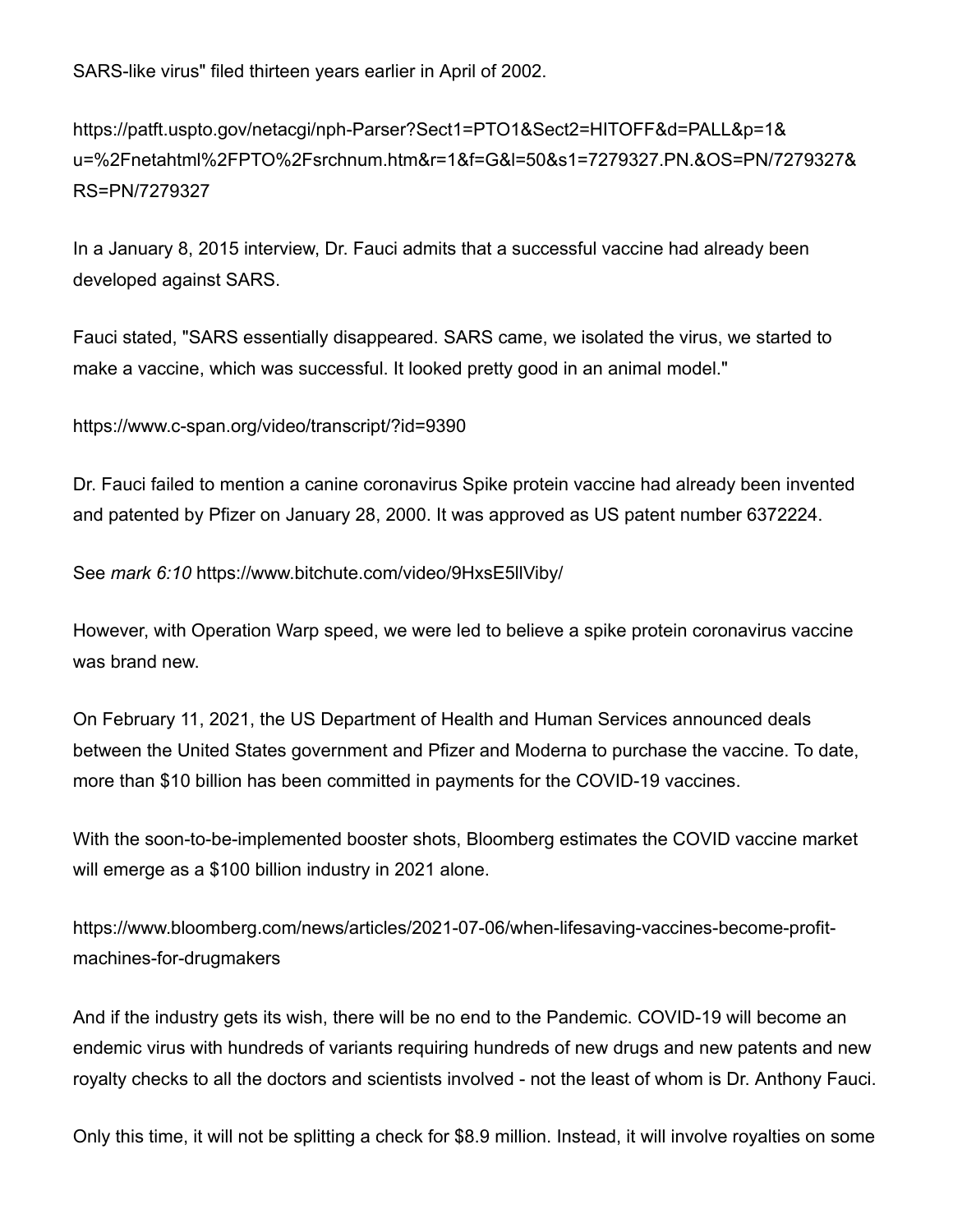\$100 billion annually. Now to the gaslighting.

"When the vaccines were first developed, nobody was thinking that they were going to prevent infection," said Carlos del Rio, a professor at Emory and close colleague of Dr. Anthony Fauci.

## Really?

I momentarily considered that my long-held belief that vaccines were supposed to prevent infection might not be accurate when I read that. Then I realized vaccines ARE supposed to prevent infection. That has ALWAYS been their purpose. If people developed mild cases of paralytic polio with breakthrough infections, we would NOT be using the polio vaccine.

Would that be acceptable if the meningitis vaccine allowed people to develop a milder form of meningitis infection, one that caused only mild brain damage? OF COURSE NOT.

Vaccines are supposed to prevent infection. If anyone tries to convince you otherwise, they are probably gaslighting you.

Gaslighting is by definition a form of psychological abuse or mind control; it is the process of causing someone to doubt their feelings, thoughts, or beliefs.

https://dictionary.cambridge.org/us/dictionary/english/gaslighting

Gaslighting has previously been familiar to many from the book, *The Sociopath Next Door* as the province of serial killers like Ted Bundy or financial predators like Bernie Madoff, those individuals who lack a conscience and are out to satisfy their selfish desires. These people, like Anthony Fauci, are often engaging, charming, and popular. However, they lack a conscience, which enables them to beat lie detector tests and coldly commit the most unspeakable acts that a moral human being would never consider.

https://www.amazon.com/Sociopath-Next-Door-Martha-Stout/dp/0767915828

But what happens when such people are in charge of pharmaceutical corporations, head vast vaccine philanthropic empires, or run the NIAID?

Dr. Martin discusses the dangers that can develop when such individuals join forces and form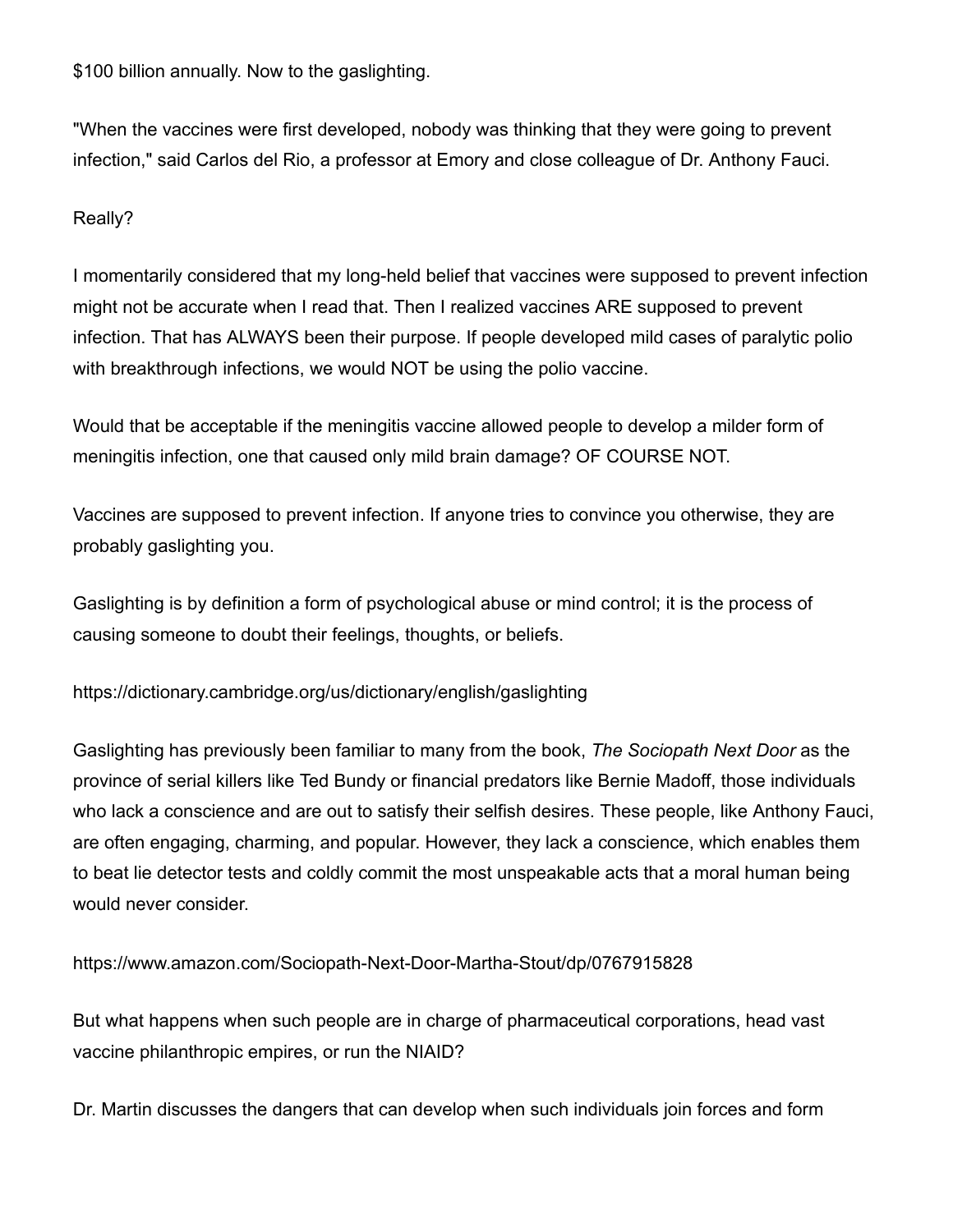interlocking directorates.

## https://f.hubspotusercontent10.net/hubfs/8079569/The%20FauciCOVID-19%20Dossier.pdf

The gaslighting today on Ivermectin is brighter than the sun. If you stood to make billions and could get the media to do your bidding, and you needed to demonize a safe and effective solution that would put an end to the Pandemic - and your profits, what would you do?

You would call the drug unsafe OR ineffective. And keep people in a constant state of fear, like an abusive sociopath would do to control his victim.



INDIA: Uttarakhand State Distributes Ivermectin to Combat COVID-19 Following Uttar Pradesh, Goa & Karnataka

The problem with calling Ivermectin ineffective is that it is not true, and the recent publications showing India's defeat of COVID-19 using Ivermectin are hard to dismiss. The fact that COVID-19 cases in Uttar Pradesh, with a population of 240 million, are about 30 per day, or one in eight million, is tough to explain away. They use Ivermectin widely and preventatively. Thanks to Ivermectin, you would be more likely to win the one million dollar lottery than come down with COVID in Uttar Pradesh.

Dr. Fred Wagshul is the Director of the Lung Center of America in Dayton, Ohio. He is also a founding member of the FLCCC. He teaches at Wright State University School of Medicine. As a pulmonologist who honors his Hippocratic oath, with no allegiance to Dr. Fauci, Dr. Wagshul cares for COVID-19 patients and those who wish to prevent the disease.

Dr. Wagshul reported on August 18, 2021, that he has treated over 2,000 patients preventatively with 18 mg per week of Ivermectin WITH NOT ONE INFECTION. In addition, Dr. Wagshul has treated many COVID-19 patients via telemedicine. He reports a 100% success rate with none requiring hospitalization and all recovering.

https://odysee.com/\$/download/outpatients-defeating-the-delta-variant /a80ce0c78e86eb2e4a17ca07847dfb4104f24d01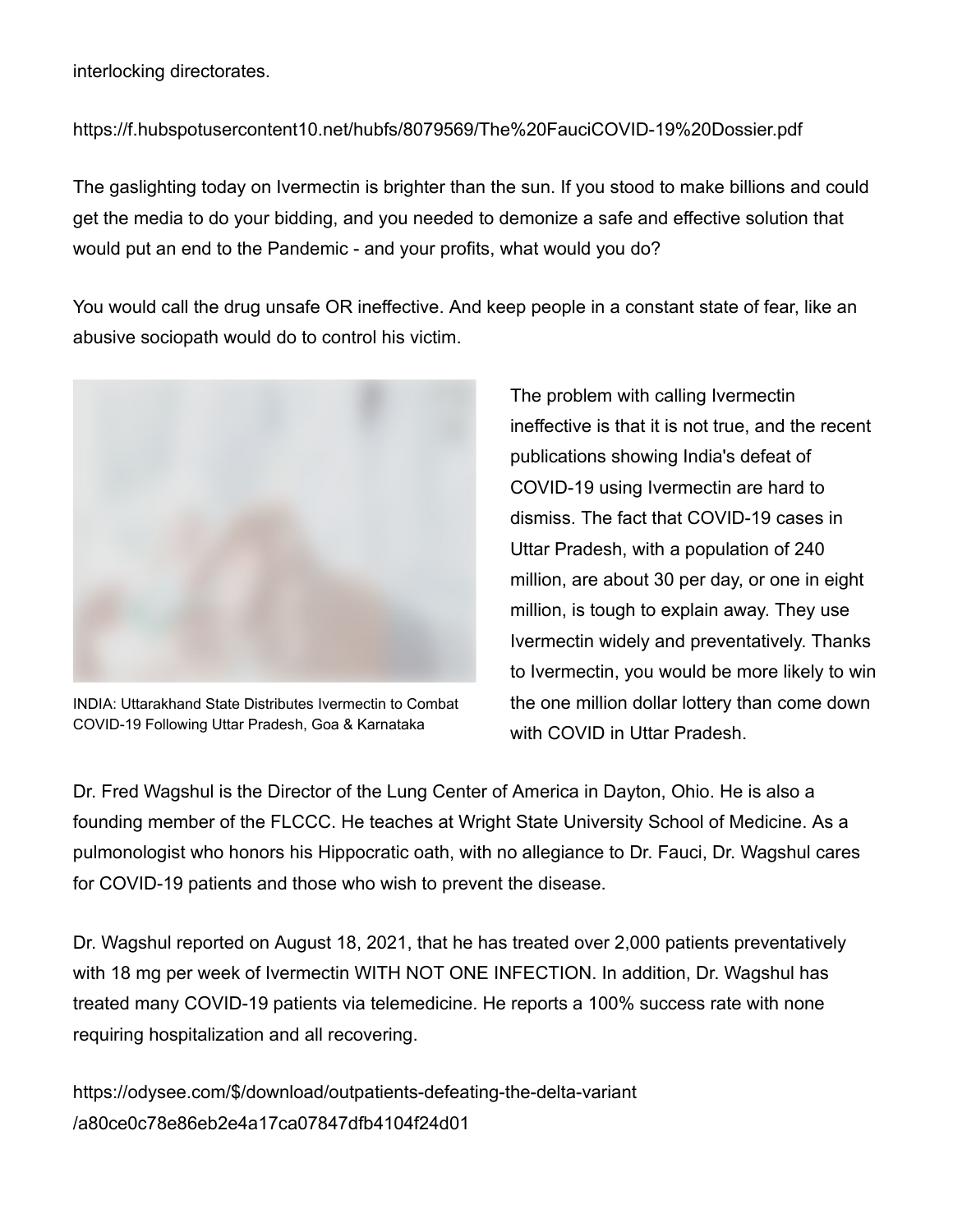That would square with the Uttar Pradesh experience. It squares with my experience in treating patients, and it is consistent with the published meta-analyses on Ivermectin's use in COVID. For readers not familiar with the extensive scientific evidence supporting this, please review my last article:

https://www.thedesertreview.com/news/national/indias-ivermectin-blackout-part-ii/article\_a0b6c378 fc78-11eb-83c0-93166952f425.html

Clearly, Dr. Wagshul's and the FLCCC's Ivermectin protocol is better than the policy our public health officials are implementing with no early outpatient treatment and imperfect vaccines. We now have well over 600,000 American deaths and many more thousands each day.

By now, you can begin to see why calling Ivermectin ineffective is not a great gaslighting strategy. That leaves only one remaining option - calling Ivermectin unsafe.

The best gaslights are dramatic and headline news. Just like when the media tried to discredit hydroxychloroquine by mentioning - OVER AND OVER - that an Arizona man had died after ingesting an aquarium cleaner containing industrial-strength Chloroquine.

Never mind that this was not a physician's prescription. It didn't matter that HCQ and an aquarium cleaner have nothing to do with each other.

https://www.cnn.com/2020/03/23/health/arizona-coronavirus-chloroquine-death/index.html

This story ran hundreds of times to gaslight everyone into being fearful of hydroxychloroquine, a drug so safe that it had been available in the UK and India for years over the counter.

WebMD, ABC News, CBS News, Reuters, NPR, The Guardian, BBC, Fox News, Statesman, Washington Post, Forbes, Pharmacy Practice News, Daily Mail, Slate, Huffington Post, Yahoo, New York Daily News, National Post, Newsweek, Physicians Weekly, Beckers Hospital Review, Axios, YouTube, and Buzz Feed, all participated in helping deprive you and the American people of HCQ for your COVID. But, unfortunately, that small piece of propaganda, of gaslighting, cost about 300,000 American lives.

Meanwhile, former Harvard professor and NIH researcher Dr. George Fareed and his associate, Dr.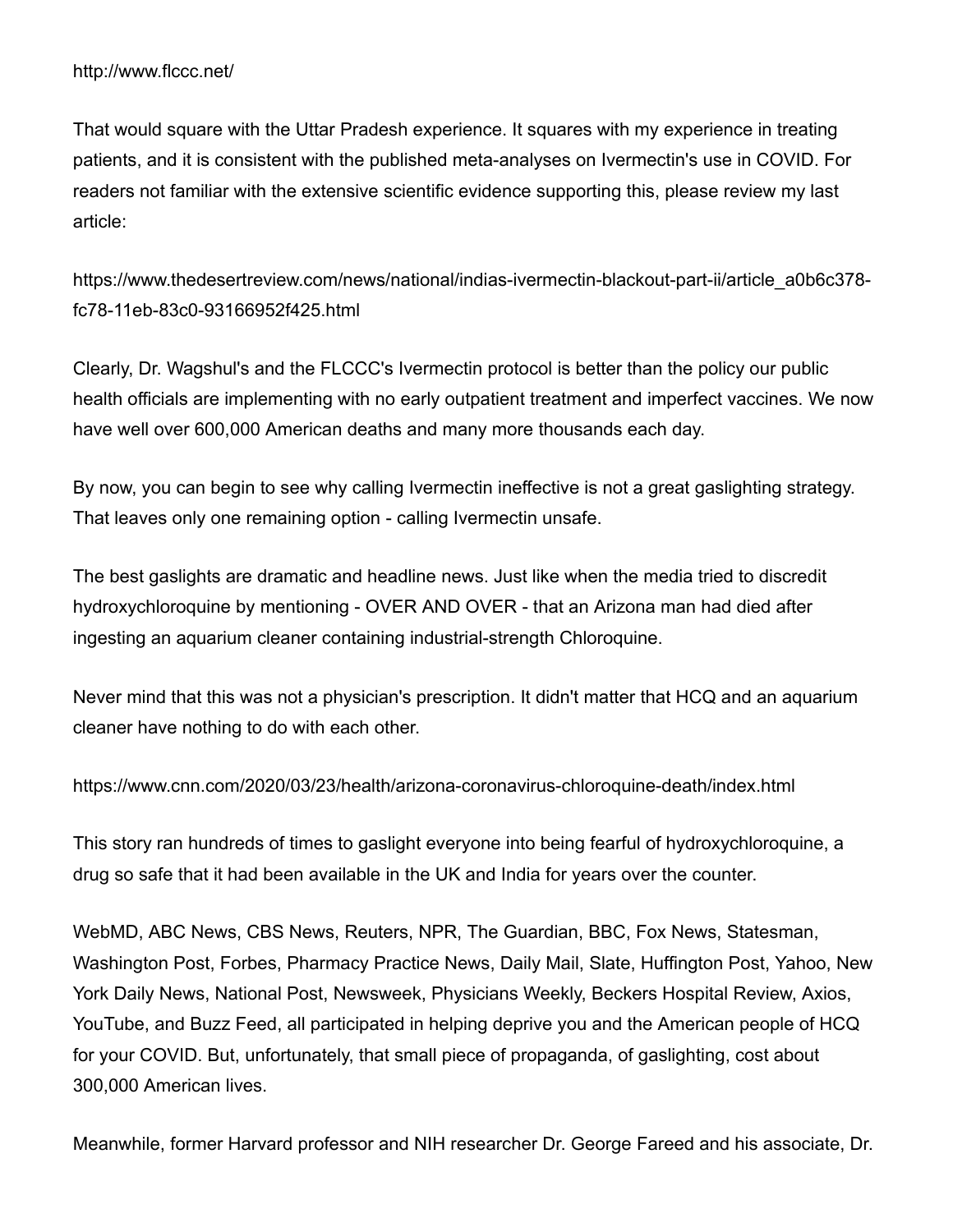Brian Tyson, saved 6,000 lives using a cocktail that included HCQ.

https://www.thedesertreview.com/health/local-frontline-doctors-modify-covid-treatment-based-onresults/article\_9cdded9e-962f-11eb-a59a-f3e1151e98c3.html

Dr. Fareed and Dr. Tyson have authored a book, *Doctors story of Light and Life: the COVID-19 Darkness Overcome*, and they have published a preliminary free copy of their manuscript in the Desert Review.

https://www.thedesertreview.com/opinion/columnists/doctors-story-of-light-and-life-the-covid-19 darkness-overcome-part-i/article\_5ae16f0c-f614-11eb-8351-cf0d67e94c25.html

They dedicated their book to "the battle for truth, our patients, and the world against dishonesty, incompetence, conflicts of interest, and inhumanity." Everyone should read it.

Their story, highlighted as "The Miracle of the Imperial Valley," is a snippet, and one should read this background.

https://www.thedesertreview.com/news/the-miracle-of-the-imperial-valley-dr-tyson-s-first-personaccount-of-covid-19/article\_a8707136-196b-11eb-bc7b-87d7730460bb.html

Dr. George Fareed, Dr. Peter McCullough, and the International Journal of Cancer editor, Dr. Harvey Risch, warned of the coming surge and the dangers of not treating early. They testified before the US Senate on November 19, 2020, well in time to implement a National early outpatient treatment strategy that would prevent these deaths. But, unfortunately, no one paid them any attention, and the surge killed many hundreds of thousands.

https://www.amazon.com/Ivermectin-World-Justus-R-Hope/dp/1737415909

So now it is not about Aquarium cleaner; it is about "a rise in poison calls in Mississippi as people try livestock dewormer."

On August 21, the U.S. FDA stooped to the level of tweeting this message with a photograph of a horse: "You are not a horse. You are not a cow. Seriously, y'all. Stop it."

https://www.cbs8.com/article/news/health/coronavirus/fda-ivermectin-covid-19-warning /507-4a40fcb6-53c9-4063-9dc2-64a0db109203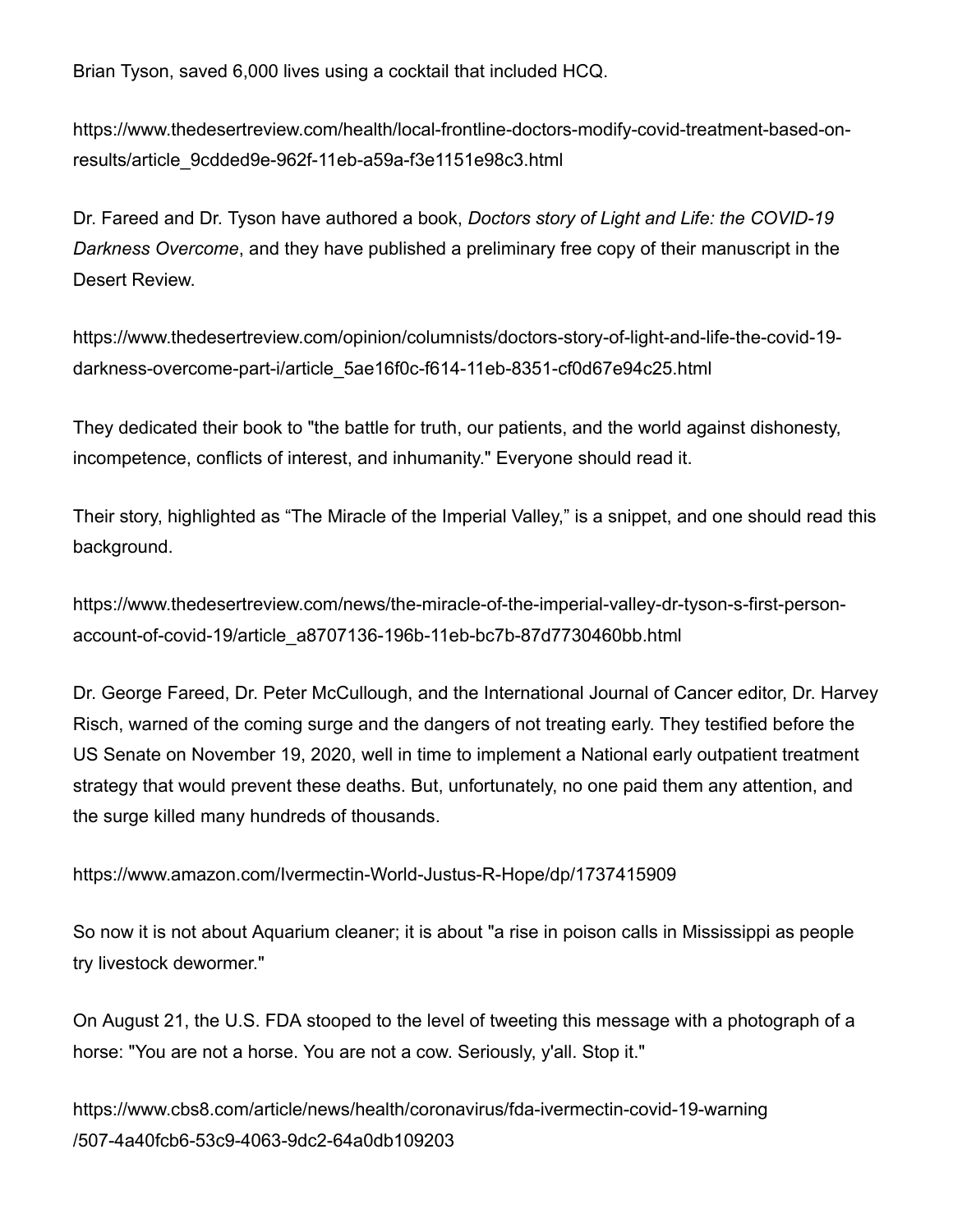There are many problems with this message:

- 1. It is unprofessional for a public health authority to issue guidance in the form of a tweet.
- 2. Slang terms are even more unprofessional.
- 3. The message is misleading and unclear and amounts to one giant gaslight.

It does not mean that a person should not take a validly prescribed physician's prescription for the drug. It is meant to scare and confuse people, to distort their reality. It is gaslighting at its worst.

The truth is that Ivermectin is safer than Vitamin C and most over-the-counter pain relievers like Tylenol or aspirin. However, it's primary danger is to the \$100 billion-a-year vaccine industry and the royalties to the various players.

In discussing the vaccines, a patent for an mRNA-based vaccine was previously denied to Dr. Fauci because the patent examiner stated it was not a vaccine. After all, it did not stop infection.

The patent office wrote, "These arguments are persuasive to the extent that an antigenic peptide stimulates an immune response that may produce antibodies that bind to a specific peptide or protein, but it is NOT persuasive in regards to a vaccine. The immune response produced by a vaccine must be more than merely some immune response but must also be protective."

As noted in the previous office action, the art recognizes the term vaccine to be a compound that PREVENTS INFECTION.

"The applicant has not demonstrated that the instantly claimed vaccine meets even the lower standards set forth in the specification, let alone the standard art definition for being operative in regards."

See *mark 47.40* https://www.bitchute.com/video/9HxsE5llViby/

It bears repeating the gaslight quote of Dr. Carlos del Rio, "When the vaccines were first developed, nobody was thinking that they were going to prevent infection."

That's right, Dr. del Rio, no one thinks vaccines prevent infections EXCEPT the public, the patent office, all doctors, and the entire scientific community.

Perhaps it might help readers to understand exactly from where Dr. Carlos del Rio is coming. He served as a principal investigator on the Moderna COVID-19 vaccine clinical trial. So the Bayh-Dole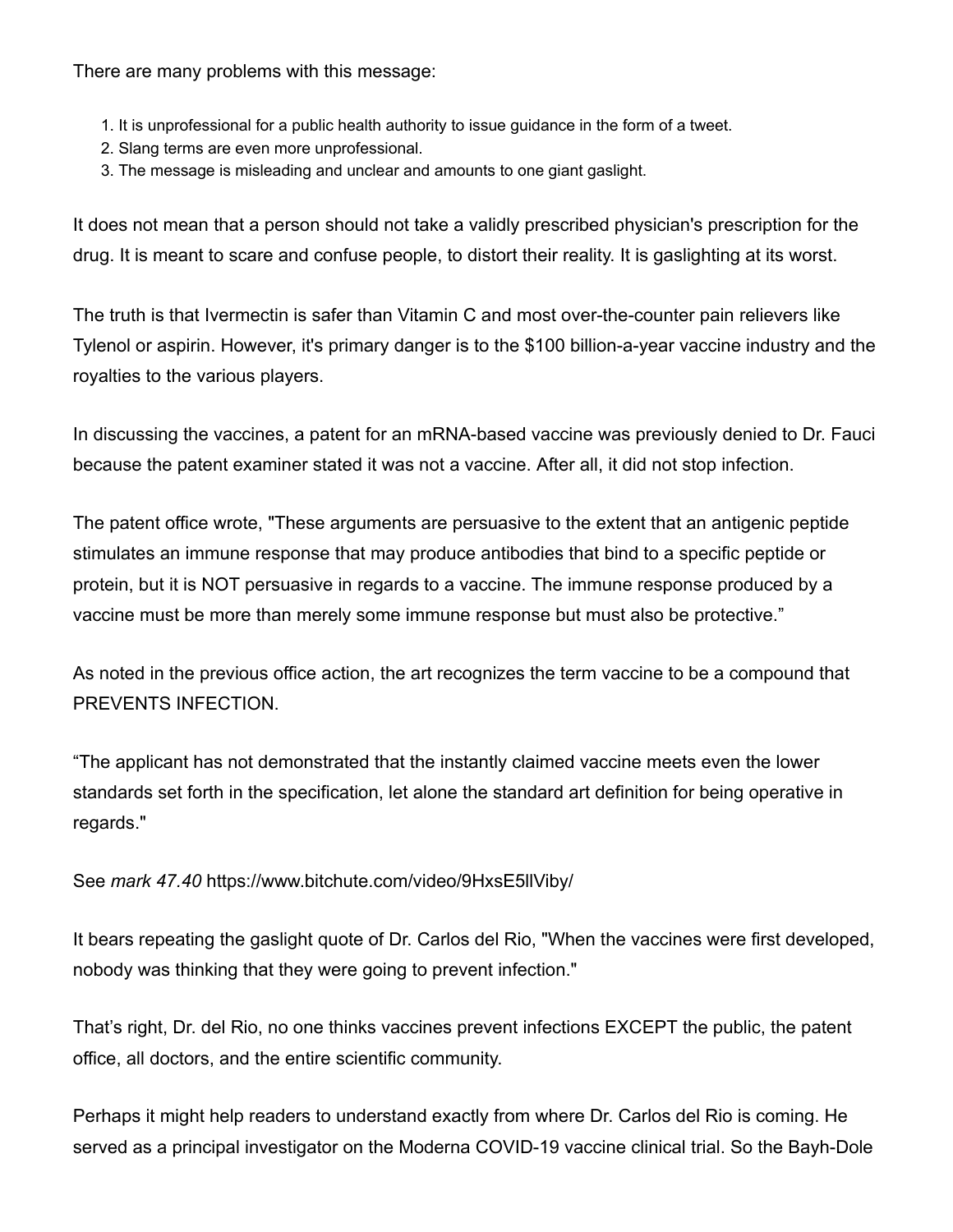Act might just qualify him to receive a share of the vaccine royalties.

https://www.cnn.com/2020/07/02/health/coronavirus-vaccine-moderna-pfizer-inovio-astrazenecaroundup/index.html

It sort of makes a person feel just like one of those Interleukin-2 trial patients of Dr. Fauci in 2005 who were not informed of the doctor's proprietary interests.

Speaking of preventing infection, the United Kingdom and Israel are some of the most vaccinated countries on the planet, and they have experienced massive surges with Delta variant COVID-19 infection.

Almost 78% of eligible Israelis have been fully vaccinated, and some 90% of residents over 12 are vaccinated.

https://www.haaretz.com/israel-news/israel-vaccine-data-how-many-have-already-been-inoculatedfor-covid-1.9626604

We are repeatedly told that ours is an "Epidemic of the Unvaccinated."

"If only every American got the shot, we would reach herd immunity, and that would end the pandemic."

"Very few patients in the US are hospitalized with COVID. That only happens to the unvaccinated."

All lies. All total nonsense. All more gaslighting.

The truth is that even highly vaccinated Israel finds 60% of its hospitalized COVID cases to be in the vaccinated.

https://www.beckershospitalreview.com/public-health/nearly-60-of-hospitalized-covid-19-patients-inisrael-fully-vaccinated-study-finds.html

In the August 19, 2021 article published in Becker's Hospital Review, the author writes,

"Of 514 patients in Israel hospitalized with COVID-19 as of August 15, 59 percent were fully vaccinated, according to an August 16 article from Science that cited national data tracked by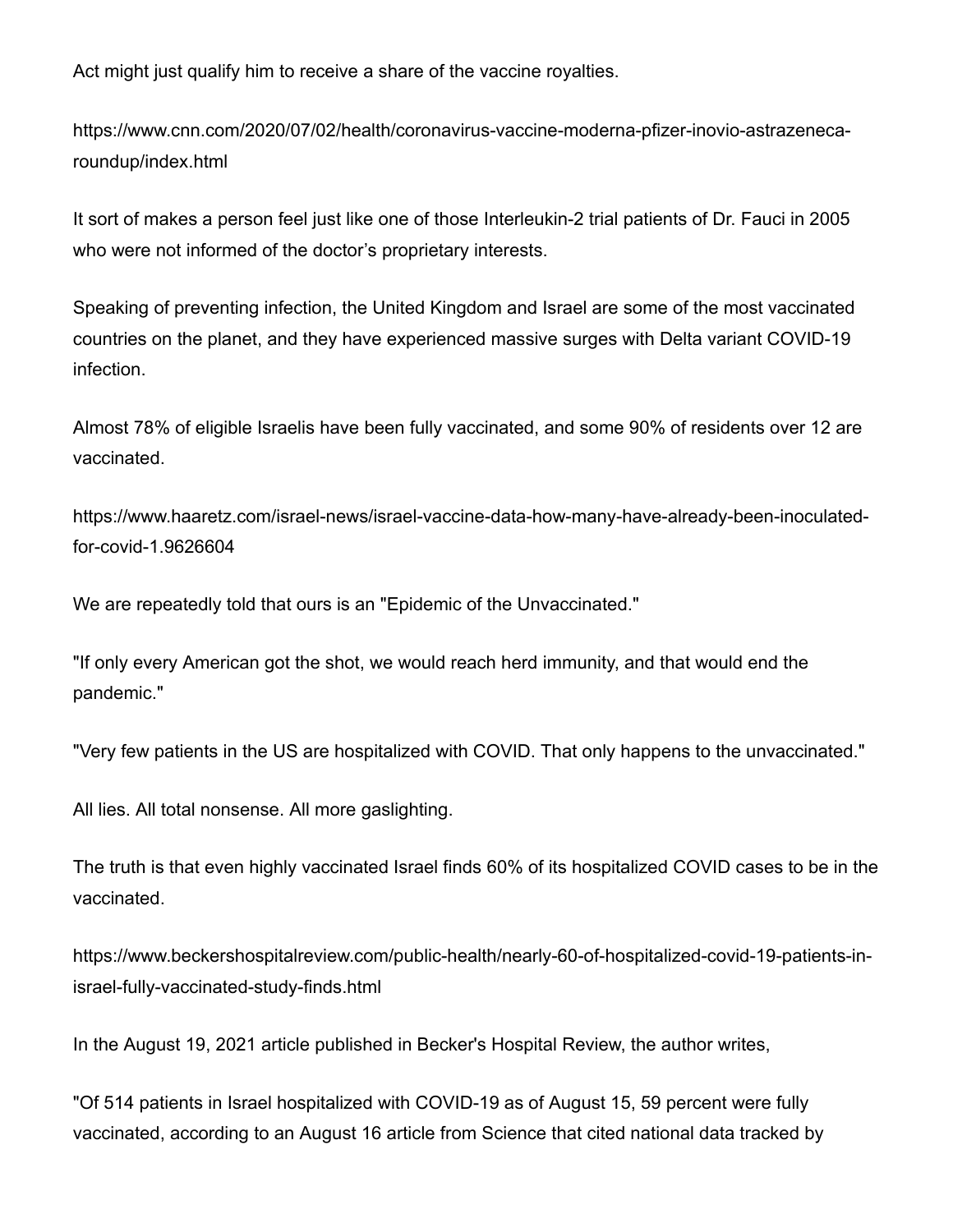Israel's largest health management organization. The figures suggest breakthrough infections may be more common than the term implies, the report suggests."

However, what is true is what the patent office wrote to Dr. Fauci about the mRNA vaccines not preventing infection and not genuinely meeting the definition of a vaccine.

So what is the best way to protect yourself from sociopathic gaslighting?

Remember what the experts advise. Dr. Martha Stout wrote a recent book about dealing with gaslighting, *Outsmarting the Sociopath Next Door.*

https://www.amazon.com/Conquering-Sociopath-Next-Door-Conscienceless/dp/0307589072

Look at what a person does rather than what they say. My patients love Dr. Fauci, probably every bit as much as people loved Bernie Madoff. However, some astute investors withdrew their money after they studied their monthly financial reports. The ones who lost did not check and instead trusted the man based upon his charm.

Do your homework. Read about repurposed drugs and why Big Pharma does not want you to use them. For example, when my friend of 30 years developed Glioblastoma, a deadly form of brain cancer, he was given one year to live.

So I decided to question the status quo - this is ALWAYS a good thing - I highly advise it. So I researched PubMed and, within the first week, discovered that a drug usually used to treat worms, a drug called Mebendazole, might save his life.

https://www.amazon.com/Surviving-Cancer-COVID-19-Disease-Repurposed/dp/0998055425

Dr. Gregory Riggins was doing cancer research at Johns Hopkins Medical Center and had implanted Medulloblastomas (a form of brain cancer) into his mice's brains. Unfortunately, before he could begin the experiment, they came down with a bad case of pinworms. So Dr. Riggins treated his mice with a form of the drug Mebendazole (MBZ). It stopped the pinworms, but surprisingly it also stopped the brain cancers from growing.

https://www.hopkinsmedicine.org/news/publications/doorways\_to\_discovery /doorways\_to\_discovery\_2015/surprise\_finding\_yields\_a\_possible\_tumor\_fighting\_drug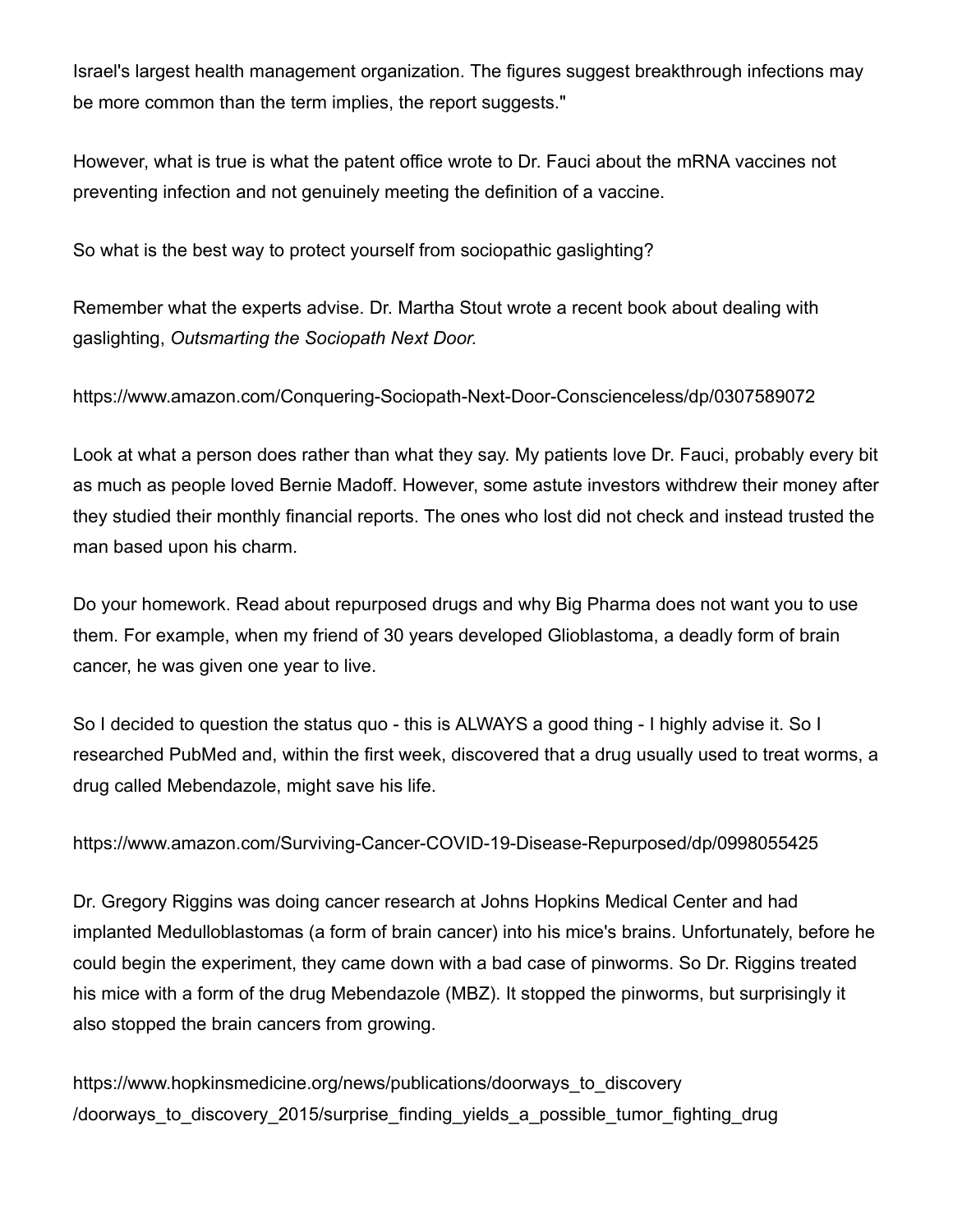My friend's Glioblastoma continues to shrink now some 20 months later, and he continues to defy the odds; and I continue to thank God every day that I told him about the drug and the Care Oncology Clinic.

And now you know why I feel so passionately that what Dr. Fauci, the media, and Big Pharma are doing to you, the public, is wrong. Now you know precisely why the FDA tweet from August 21, 2021, is so inappropriate.

"You are not a horse. You are not a cow. Seriously, y'all. Stop it."

If you listen to that FDA tweet, you might think pinworm medication used to treat both mice and humans could not save your life from cancer. But, you would be incorrect because, without MBZ, my friend might not be alive today. In addition, MBZ is being tested and used for many other cancers thanks to Dr. Riggins' discovery.

https://www.ncbi.nlm.nih.gov/pmc/articles/PMC6769799/

https://careoncology.com/the-coc-protocol-in-pancreatic-cancer/

But Big Pharma will NOT tell you about MBZ because they prefer to make money the old-fashioned way - the way of Big Tobacco. They like to gaslight you with Joe Camel, horse photos, and the media. They even stoop to using fake data and fraudulent studies in prestigious medical journals.

https://www.medscape.com/viewarticle/953653I

The public should be aware it is "buyer beware" whether listening to ads placed by Big Tobacco, Big Pharma, or Big Regulators, which now include tweets made by the FDA. You are well-advised to do your own research – with the input of your trusted personal physician – when it comes to saving your life from COVID or cancer.

I take no pleasure in my indictment of the FDA as an inherently corrupt and unreliable organization captured long ago by Big Pharma, evidenced by their recent approval of the Alzheimer drug, Aduhelm, against the votes of ten of the eleven FDA advisory committee members.

The drug has significant toxicity, questionable benefits and carries a price tag of \$56,000 per year. Dr. Aaron Kesselheim, a professor at Harvard, had some scruples and resigned from the panel over this, saying it was "probably the worst drug approval in recent US history." I would agree with the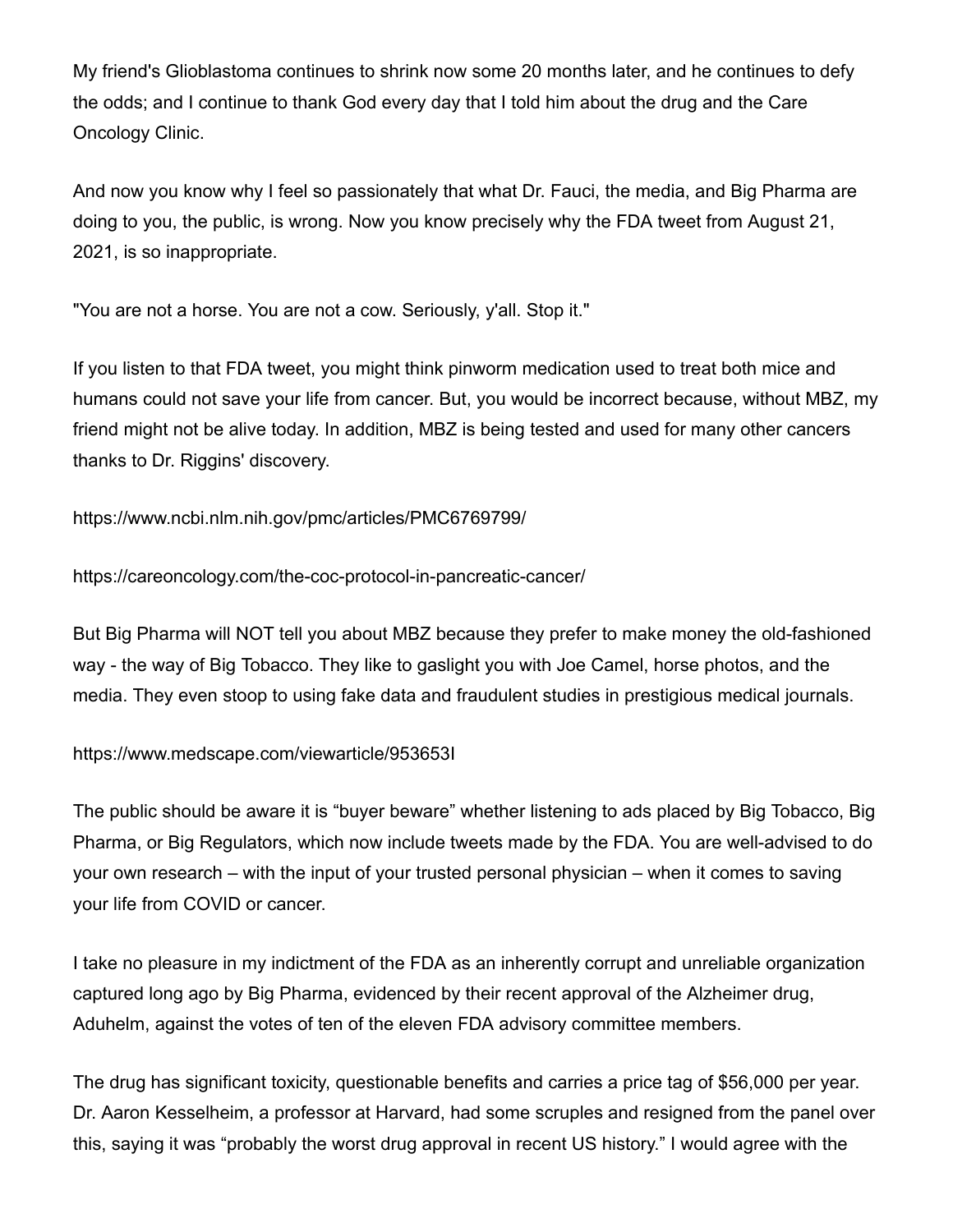caveat the Pfizer vaccine approval is probably even worse.

https://pharmanewsintel.com/news/3-fda-committee-members-resign-over-alzheimers-drugapproval

Now with COVID-19, the world is watching as Ivermectin, another deworming medicine common to both animals and humans, actually PREVENTS COVID infections as well as prevents DEATH. And it is effective against ALL the variants. The widespread global use of Ivermectin would end the Pandemic within four or five weeks, but it would cost Big Pharma and Dr. Fauci a fortune. The entire world could enjoy the success of Uttar Pradesh while we would reform the FDA, NIH, and WHO.

We could all free ourselves from this constant drumbeat of fear that seeks to drive us into totalitarian-like submission. We could rid ourselves of the Pandemic gaslight, once and for all.

In the dedication of my book on cancer, I wrote the words of a filmmaker who lost his loved one to brain cancer:

https://www.amazon.com/Surviving-Cancer-COVID-19-Disease-Repurposed/dp/0998055425

"If you make enough people angry, the system will change." Are we angry enough to demand change? Is it time to end the Pandemic, the nonsense, and the gaslighting? If we end the Pandemic now, the virus will become extinct and not hurt anyone else. It will end as SARS did in 2004.

On the other hand, if we keep fiddling with vaccines and ignore Ivermectin, we will be faced with ever greater and more deadly and resistant variants and a SARS-CoV-2 problem that remains with you, your children, and grandchildren.

Dr. David Martin sent a 205-page dossier to every member of the US Senate in August of 2020.

https://f.hubspotusercontent10.net/hubfs/8079569/The%20FauciCOVID-19%20Dossier.pdf

No Senator initially responded. However, after Dr. Fauci denied any gain of function funding, a Freedom of Information Act (FOIA) request was made for his emails. The Washington Post and BuzzFeed News used FOIA to obtain emails from the White House's chief medical adviser, and these emails contradicted the many gaslights we have received from Dr. Fauci.

https://law.yale.edu/no-those-fauci-emails-werent-leaked-yes-they-were-obtained-using-foia